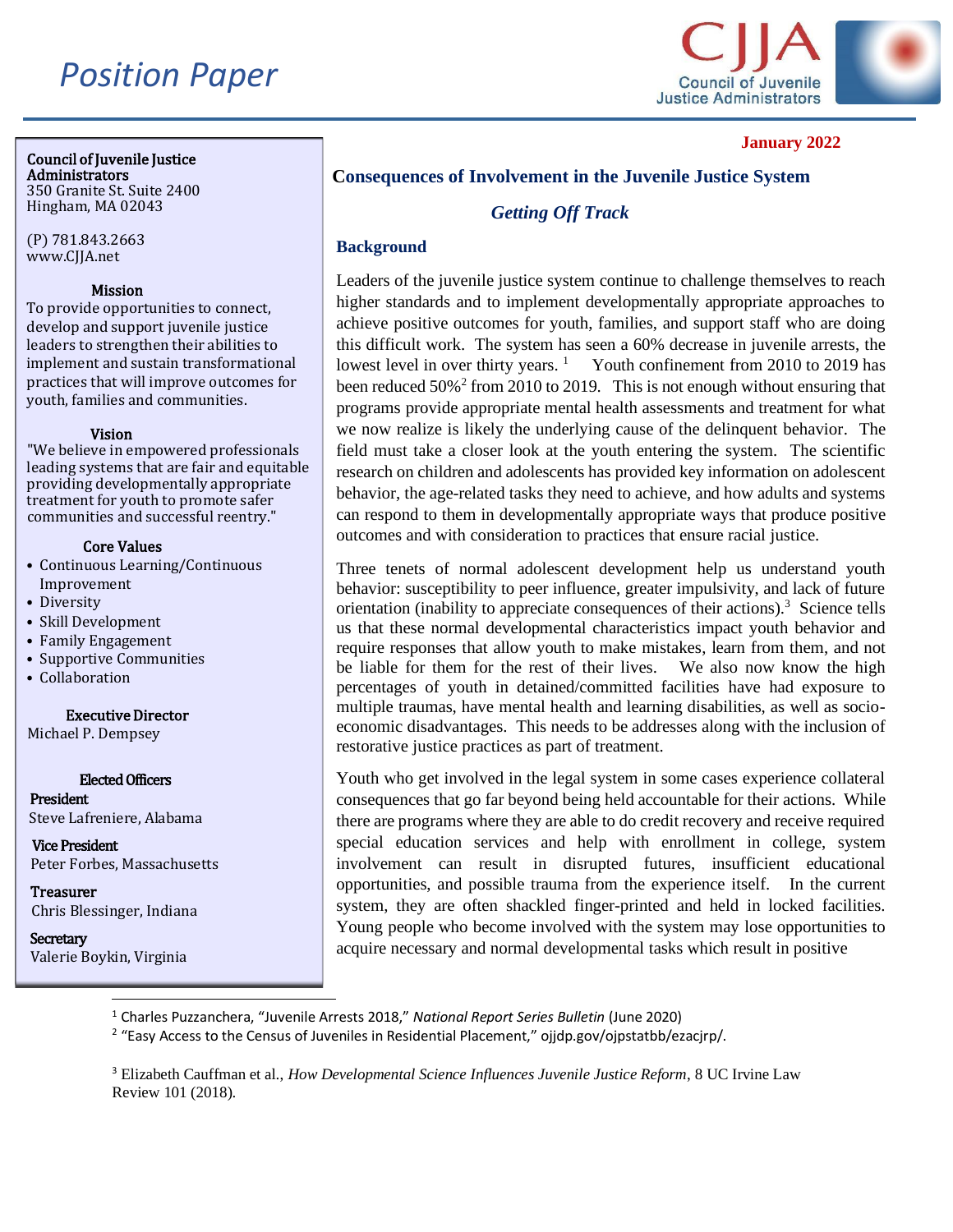

identity development, autonomy, and self-worth throughout adolescence, without mindful acknowledgement and planning.

These deleterious consequences do not end after the youth's experience in juvenile court is over or when they turn eighteen. Instead, the record of their arrest, charge and disposition may show up in background checks run by employers, landlords, and colleges, causing further obstacles to their progression to successful adulthood. In addition, these difficult impacts of the juvenile court system are disproportionately applied against youth of color.<sup>4</sup>

Adolescence is a transient period and the youth's opportunities for successful transition into adulthood should be considered. Official records of a youth's encounter with the juvenile justice system should be strictly confidential, except when there are extraordinary circumstances involving a compelling need for the information t be released to protect public safety. There are more suitable ways to address adolescent unlawful activity, such as court diversion programs and restorative justice.

Young people who commit low-level offenses do not require court oversight or sanctions, but may benefit more from receiving community-based services to understand and repair any harm caused by their actions and to address their behavioral health, educational, and other needs. Youth should be offered mental health assessments that would identify exposure to traumatic events, traumatic brain injury, and evaluation of all the DSM-5 disorders associated or first seen in adolescents. They should be offered educational assessments to determine diverse learning and credit recovery needs. Juvenile justice systems can hold youth accountable for their actions in a developmentally appropriate way that is immediate.<sup>5</sup> Accountability must be based on the needs of and the level of risk of youth presents to the community, and the severity of the delinquent act/crime. Adolescents need opportunities to accept responsibility for their actions and, where appropriate, to make amends to affected individuals and communities in order to develop into prosocial adults who appreciate the legitimacy of the justice system. Promoting pro-social supports and services and identifying the root causes of the symptoms that are driving the delinquent behavior, such as socioeconomic disadvantages, exposure to multiple traumatic events, family conflict, substance use and subsequently distorted thinking patterns, rather than a sole focus on the delinquent behavior will help youth build skills and develop capacities they will need to make better decisions and succeed as adults.

#### **Position Statement**

The Council of Juvenile Justice Administrators (CJJA) recognizes the potential collateral consequences of juvenile system involvement while also understanding the importance of young people being held accountable for their actions. Having a juvenile record may impede education and employment opportunities, disrupt supportive relationships, and limits access to social services.<sup>6</sup> CJJA supports the

<sup>4</sup> "Black Disparities in Youth Incarceration", *The Sentencing Project,* (2021)

Benjamin Chambers, "Latino Youth in the Juvenile Justice System – Key Facts," *Reclaiming Futures* (June 2009)

<sup>5</sup> Transforming Juvenile Probation (Baltimore: The Annie E. Casey Foundation, 2018)

<sup>6</sup> National Research Council, Reforming Juvenile Justice A Developmental Approach (2013)